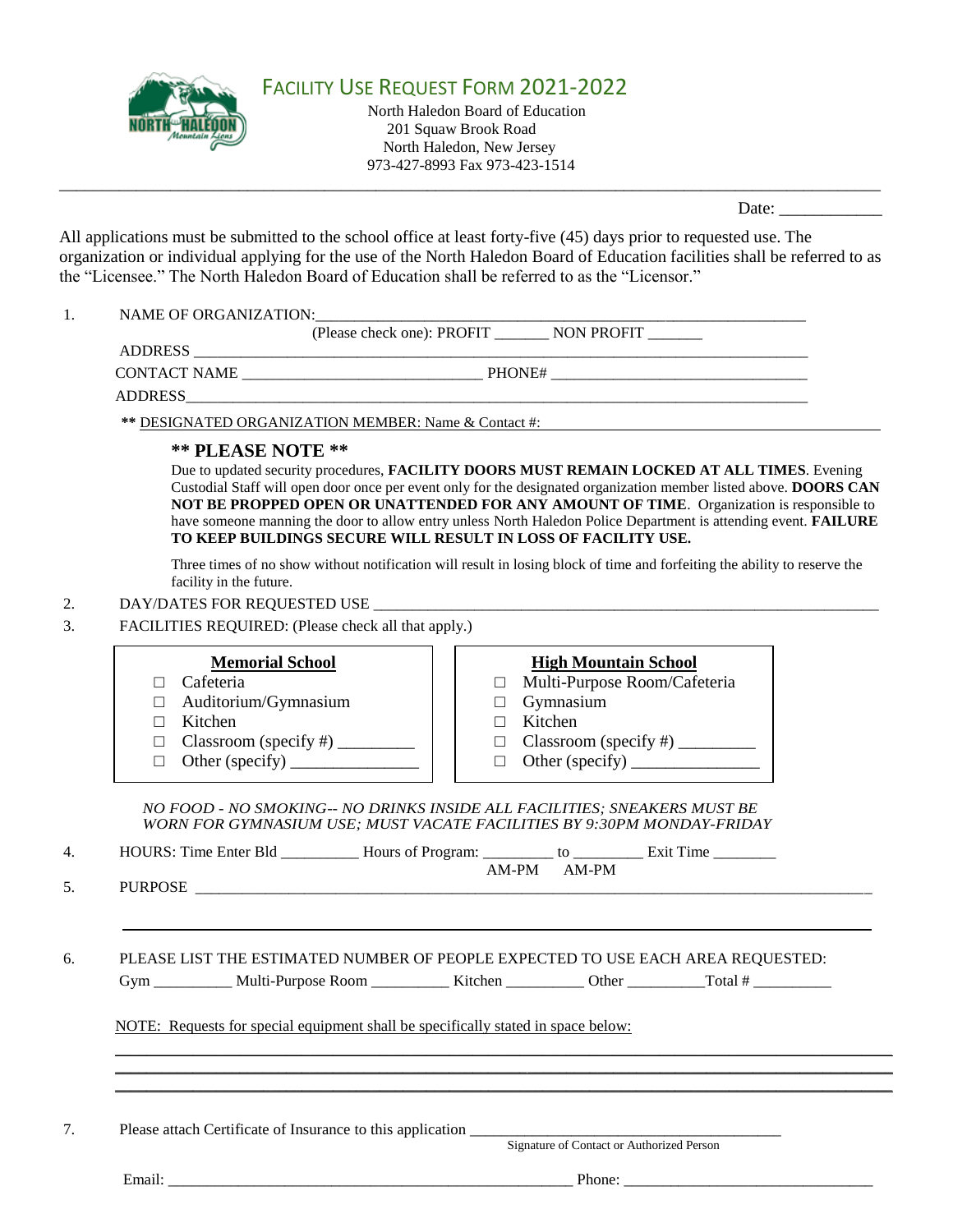If this application is granted to Licensee, the Licensee agrees to:

- 1. Assume all liability for and agrees to indemnify and hold the Licensor, its respective members, agents, contractors, servants, employees, volunteers, licensees or invitees, harmless from and against any and all claims, losses, damages, injuries and expenses, including reasonable attorney's fees, arising out of, resulting from, or incurred in connection with any acts or omissions of the Licensee, its members, agents, contractors, servants, employees, volunteers, licensees, or invitees related to its use of the Licensor's facilities, including but not limited to, the Licensee's use of any portable equipment. In the event that an action or proceeding is brought against the Licensor by reason of any such claim, the Licensee, upon notice from the Licensor, covenants to resist or defend, at Licensee's expense such action or proceeding by counsel reasonably satisfactory to the Licensor.
- 2. Assume full responsibility for Bodily Injury and Property Damage incurred as a result of the acts or omissions of the Licensee, its members, agents, contractors, servants, employees, volunteers, licensees, or invitees. The Licensee must present an insurance certificate guaranteeing proper liability coverage of at least a Combined Single Limit of \$1,000,000 per person/per occurrence/\$2,000,000 aggregate insuring the Licensee against any liability for bodily injury and property damage. The Licensor shall be named as an additional insured on such insurance policy. The Licensee must also include an additional insured endorsement via a CG 20100704 or equivalent. A copy of the necessary insurance policy must be presented to the Licensor, upon request, prior to the Licensee's use of the facilities.
- 3. Assume responsibility for preserving orders in said school during its use of the facilities, for all fees in connection with the Licensee's use of the facilities, including when necessary, custodial fees.
- 4. The Licensee agrees to pre-inspect the facilities for which use is being requested, and agrees to notify the Licensor of any defects, damages, or areas of concern prior to using the facilities. The Licensee agrees not to use the facility should a dangerous condition exist. If the Licensee fails to conduct a pre-inspection and/or fails to notify the Licensor of any damage to the facility being used, the Licensee shall be responsible for any damage found to the facility after such use.
- 5. Observe and adhere to all of the Licensor's rules and regulations governing the use of the Licensor's facilities as set forth in the Licensor's policies and regulations. The foregoing policies and regulations are as much a part of this application and agreement as if they were attached hereto. Additional copies of said policies and regulations may be obtained at the Licensor's Business Office. Any violation of these terms and conditions may result in the immediate expulsion of the Licensee from the Licensor's facilities.
- 6. If school is closed due to inclement weather, Licensee's event/function shall be cancelled.
- 7. If the Licensee is a "youth sports team organization," as that term is defined by N.J.S.A. 18A:40-41.5(b), the Licensee shall provide the Licensor with a statement of compliance with the Licensor's Policy No. 2431.4 "Concussion Testing and Return-to-Play" for the management of concussions and other head injuries. As defined in N.J.S.A. 18A:40-41.5(b) a "youth sports team organization" means one or more sports teams organized pursuant to a nonprofit or similar charter or which are member teams in a league organized by or affiliated with a county or municipal recreation department.
- 8. If the Licensee is a "youth sports team organization," the Licensee shall provide the Licensor with a copy of their insurance certificate, guaranteeing proper accident coverage for the participants.
- 9. Pursuant to N.J.S.A. 18A:40-41a and N.J.S.A. 2A:62A-27, the Licensor, its employees, agents and servants shall not be liable for the injury or death of a person arising from the presence of and access to an AED, as well as the action or inaction of the Licensee or any of the Licensee's members, agents, contractors, servants, employees, volunteers, licensees or invitees.
- 10. The Licensee, its members, agents, contractors, servants, employees, volunteers, licensees, or invitees hereby acknowledge that the requirements of N.J.S.A. 18A:40-41a-c concerning automated extended defibrillators apply to school-sponsored athletic events or team practices in which students of the district participate.
- 11. Pursuant to N.J.S.A. 18A:40-41.5, the Licensor shall not be liable for the injury or death of a person due to the action or inaction of the Licensee or any of the Licensee's members, agents, contractors, servants, employees, volunteers, licensees, or invitees.
- 12. All charges for the use of school facilities will be paid within thirty (30) days after the Licensee's use of the facilities has concluded.
- 13. Any requested changes or modifications in this application and agreement for the use of facilities must be made in writing by the Licensee and approved by the Licensor at least three (3) days in advance of the date scheduled for the use of facilities.
- 14. \_\_\_\_\_\_\_\_\_\_ I have read and hereby represent that the Licensee shall comply with any and all of the Licensor's rules, regulations, and policies.
- 15. \_\_\_\_\_\_\_\_\_ The Licensee has provided the aforementioned required certificates of insurance to the Licensor.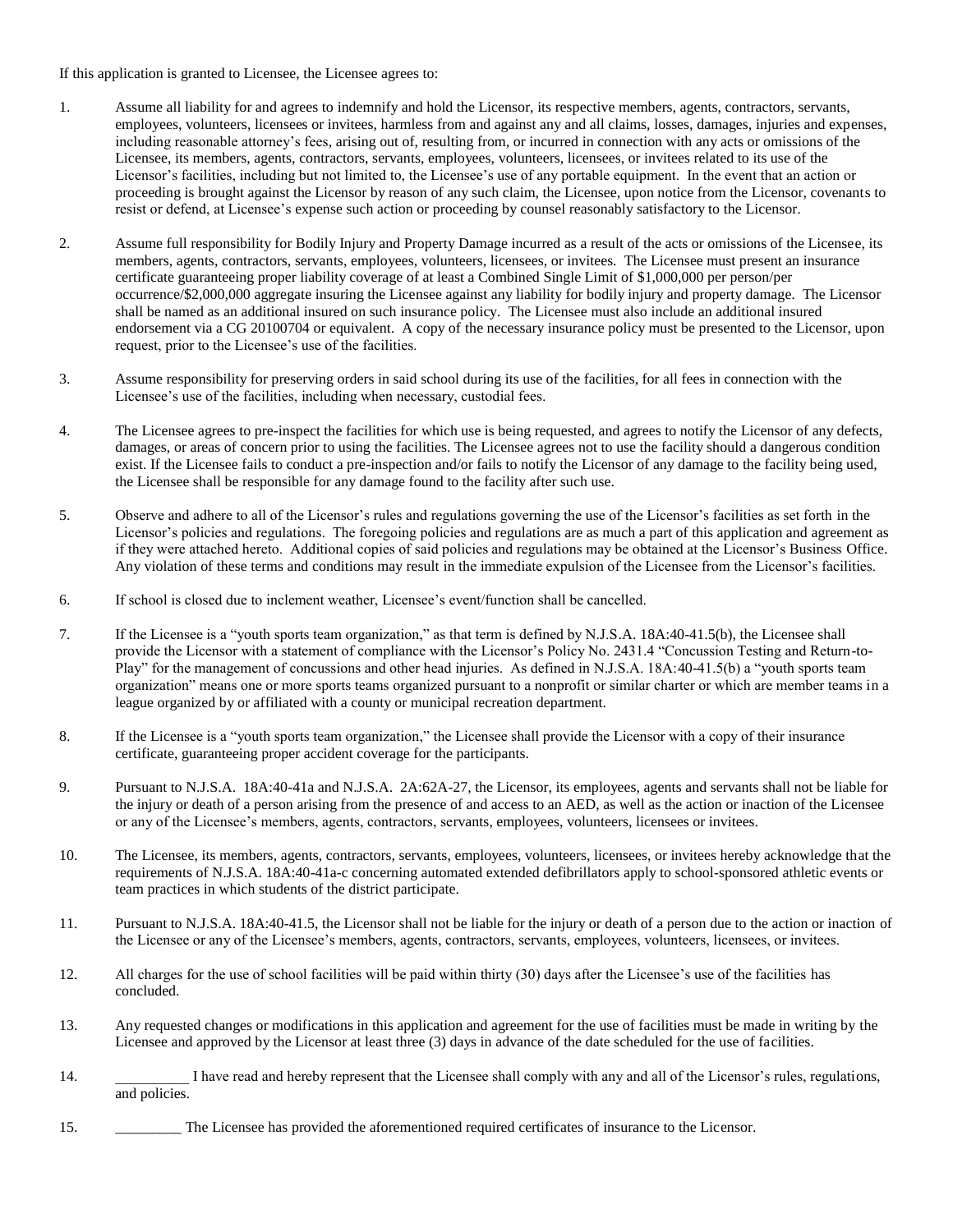COST: Please refer to the attached fee schedule. (Fee to be completed by North Haledon School District)

| <b>Rental Fee</b>     |  |
|-----------------------|--|
| Custodian Fee         |  |
| Kitchen Staff Fee     |  |
| Special Equipment Fee |  |
| <b>Total Charge</b>   |  |

| Print Name of Licensee                    | Signature of Licensee                  |                      |
|-------------------------------------------|----------------------------------------|----------------------|
| Position with Organization Named Above    |                                        |                      |
| Home Address                              | Telephone Number                       | Date                 |
|                                           |                                        | Date $\qquad \qquad$ |
|                                           |                                        |                      |
| SUBMITTED TO BOARD OFFICE ON: ___________ | APPROVED BOE MEETING DATE: ___________ |                      |